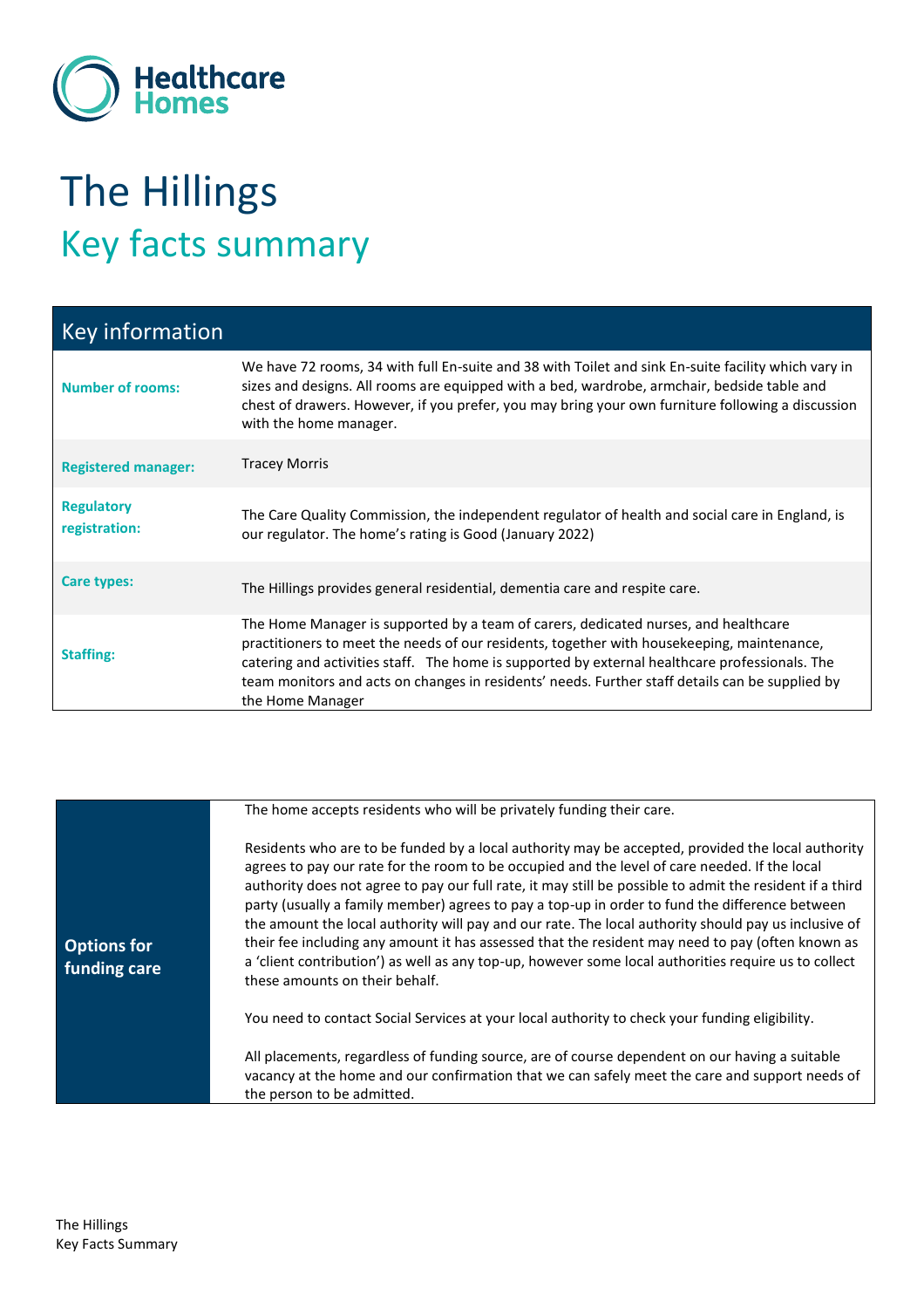

| <b>Private pay</b>      | Before admission we will require information from you to evidence that you have the financial<br>means to fund your residency at the home.<br>You must pay for the first month of your stay by no later than the day of admission.<br>Our fees are then payable one month in advance. We will require a completed direct debit<br>mandate ready to be put in place on the first day of your residency.<br>Your first 28 days are a trial period during which both you and we can serve on the other 7 days'<br>notice. We will only do so if we have good reason e.g., we cannot meet your needs.<br>If you wish to stay with us short term (28 days or less) then we require the total fee for the short<br>stay to be paid in full prior to you being admitted to the home.<br>Weekly fees at the home currently start at £940.00 for residential care based on occupation of a<br>standard room. Weekly fees for respite (short term) stays are £1,005.80. We will be able to<br>confirm the exact weekly cost of your placement once we have assessed your needs and you have<br>selected the room you wish to occupy. |
|-------------------------|----------------------------------------------------------------------------------------------------------------------------------------------------------------------------------------------------------------------------------------------------------------------------------------------------------------------------------------------------------------------------------------------------------------------------------------------------------------------------------------------------------------------------------------------------------------------------------------------------------------------------------------------------------------------------------------------------------------------------------------------------------------------------------------------------------------------------------------------------------------------------------------------------------------------------------------------------------------------------------------------------------------------------------------------------------------------------------------------------------------------------|
|                         |                                                                                                                                                                                                                                                                                                                                                                                                                                                                                                                                                                                                                                                                                                                                                                                                                                                                                                                                                                                                                                                                                                                            |
| <b>What's included</b>  | Before being admitted (whether for a short or long stay) we will carry out a needs assessment to<br>check how much care and other support you need. Your care package will include:<br>Your entire care and support, with a monthly review of your care plan<br>٠<br>Provision of all utility and accommodation<br>٠<br>Home and room cleaning and your non-specialist laundry requirements met<br>٠<br>Your own key care worker and trained staff 24/7<br>$\bullet$<br>All your meals prepared by our chef, as well as snacks and drinks*<br>$\bullet$<br>Other facilities include a courtyard garden, quiet rooms and hair salon<br>٠<br>Activities at the home to meet both individual and group needs<br>٠<br>Access to communal lounges and dining areas<br>٠<br>Internet access (please note we cannot guarantee this is available in all locations at the<br>home).<br>Our most recent Food Hygiene Rating in January 2022 was 5/5.                                                                                                                                                                                 |
|                         |                                                                                                                                                                                                                                                                                                                                                                                                                                                                                                                                                                                                                                                                                                                                                                                                                                                                                                                                                                                                                                                                                                                            |
| <b>Additional costs</b> | There may be extra services or items you want. They should be agreed on admission and can be<br>changed as and when you wish. Ask us for a full list (and pricings) and we will advise you. The<br>most popular extras are:<br>Hairdressing<br>$\bullet$<br>Chiropody and other healthcare visits or appointments not covered by the NHS<br>٠<br>Non-NHS incontinence products and medication not normally pre-scribed by a GP (e.g.<br>paracetamol)<br>Toiletries, dry cleaning and clothing and shoes<br>Newspapers and magazines.<br>If staff accompany you on a journey e.g. to your bank, or for a medical appointment at hospital<br>which is not covered by the NHS, a time-based charge will be agreed with you.<br>We will keep records of all such extras and a running total of additional costs readily available for<br>you.                                                                                                                                                                                                                                                                                  |